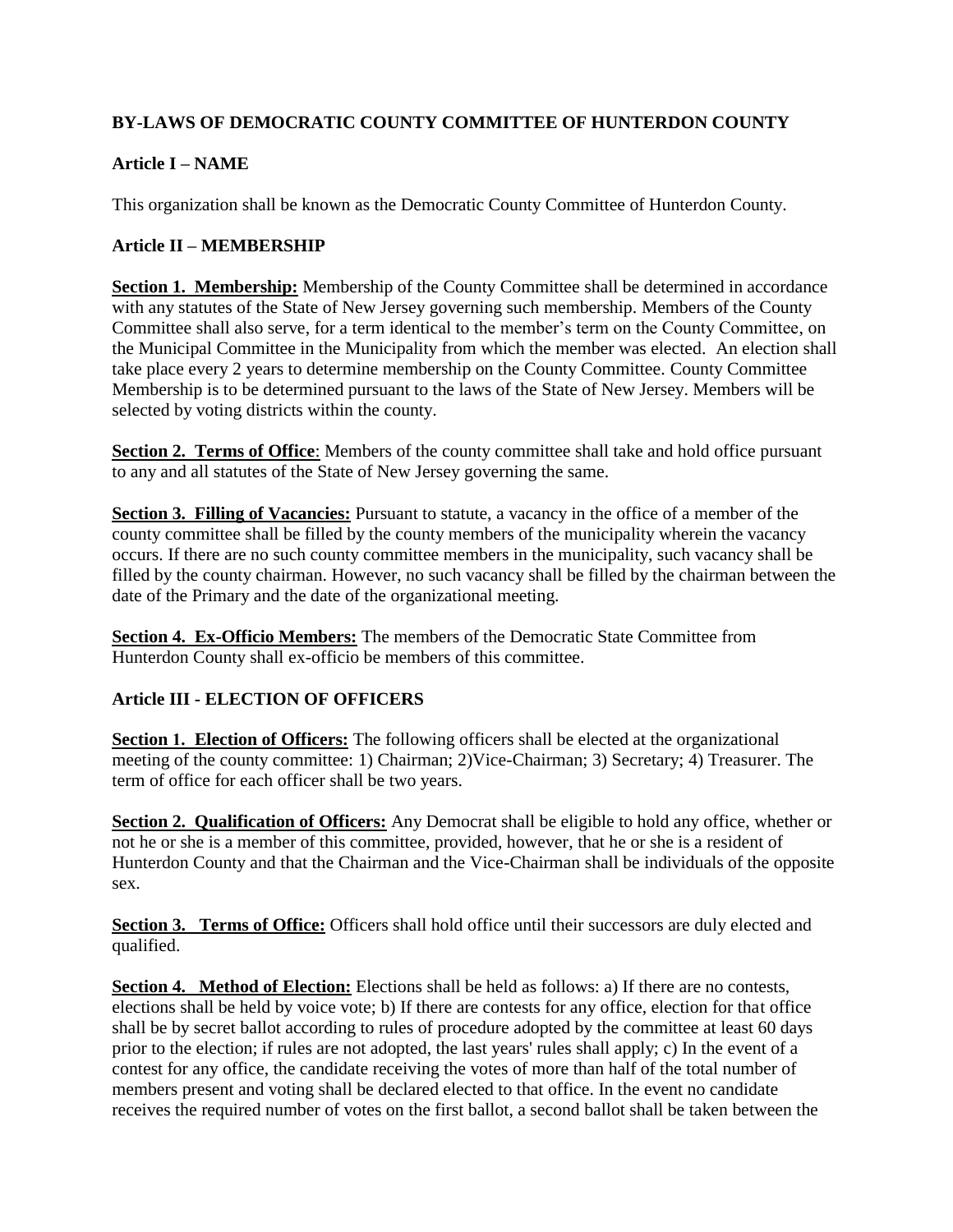two candidates receiving the higher number of votes on the first ballot. In the event of a tie, the chairman of the meeting shall cast the deciding ballot.

Section 5. Vacancies in Office: Vacancies occurring in any office shall be filled within 30 days at a special meeting in the manner provided for the regular election of officers. All committee members shall be notified in writing of such vacancy and such special meeting at least ten days prior to said meeting.

Section 6. Executive Committee: The Executive Committee shall be composed of the officers of the County Committee, members of the State Committee from Hunterdon County, seven members at large elected from the county committee, as provided in this article, by the members of the county committee, and five members appointed by the county chairman who are not necessarily members of the county committee and a parliamentarian appointed by the chairman. Of the five members appointed by the county chairman, three shall serve as Regional Vice Chairs, and shall serve for a two year term beginning at the annual reorganization meeting. No two Regional Vice Chairs shall be from the same municipality. The elected members of the Executive Committee shall be chosen at a meeting of the county committee to be held no more than 40 days after the organizational meeting. To be declared elected, a candidate must receive at least 50% of the votes cast for the office by committee members present and voting. No committee member shall vote for any candidate more than once on any single ballot. The Executive Committee shall conduct all business of the county committee between general or special meetings of the county committee.

### **Article IV - DUTIES OF OFFICERS**

**Section 1. Chairman:** The chairman shall: a) preside at all meetings of the county committee and of the Executive Committee; b) appoint the chairman of all standing committees and be responsible to the county committee for the faithful performance of their duties; c) faithfully execute the decisions of the county committee; d) together with the Treasurer, sign all vouchers in payment of the disbursements of the county committee; and e) serve as a member ex-officio of all standing committees.

**Section 2. Vice Chairman:** The Vice Chairman shall: a) assist the chairman in the performance of his duties; b) in the absence of the chairman, preside at meetings of the county committee or of the Executive Committee; and c) in the event of a vacancy in the office of chairman, the vice-chairman shall serve as interim chairman.

**Section 3. Secretary:** The secretary shall: a) keep full and correct minutes of the proceedings of the county committee and of the Executive Committee; b) keep a complete roster of all members of the county committee and their attendance at meetings; and c) prepare and mail notices of all meetings of the county committee and of the Executive Committee in accordance to the directions contained in these By-Laws.

**Section 4. Treasurer:** The Treasurer shall: a) deposit all funds of the county committee in such bank as the county committee may designate, subject to the joint order of himself and of the county chairman; b) keep full and complete accounts of all monies received and disbursed by him; c) prepare and file such financial statements as may be required of the county committee by law; d) render a detailed financial report at each regular meeting of the county committee; and e) present a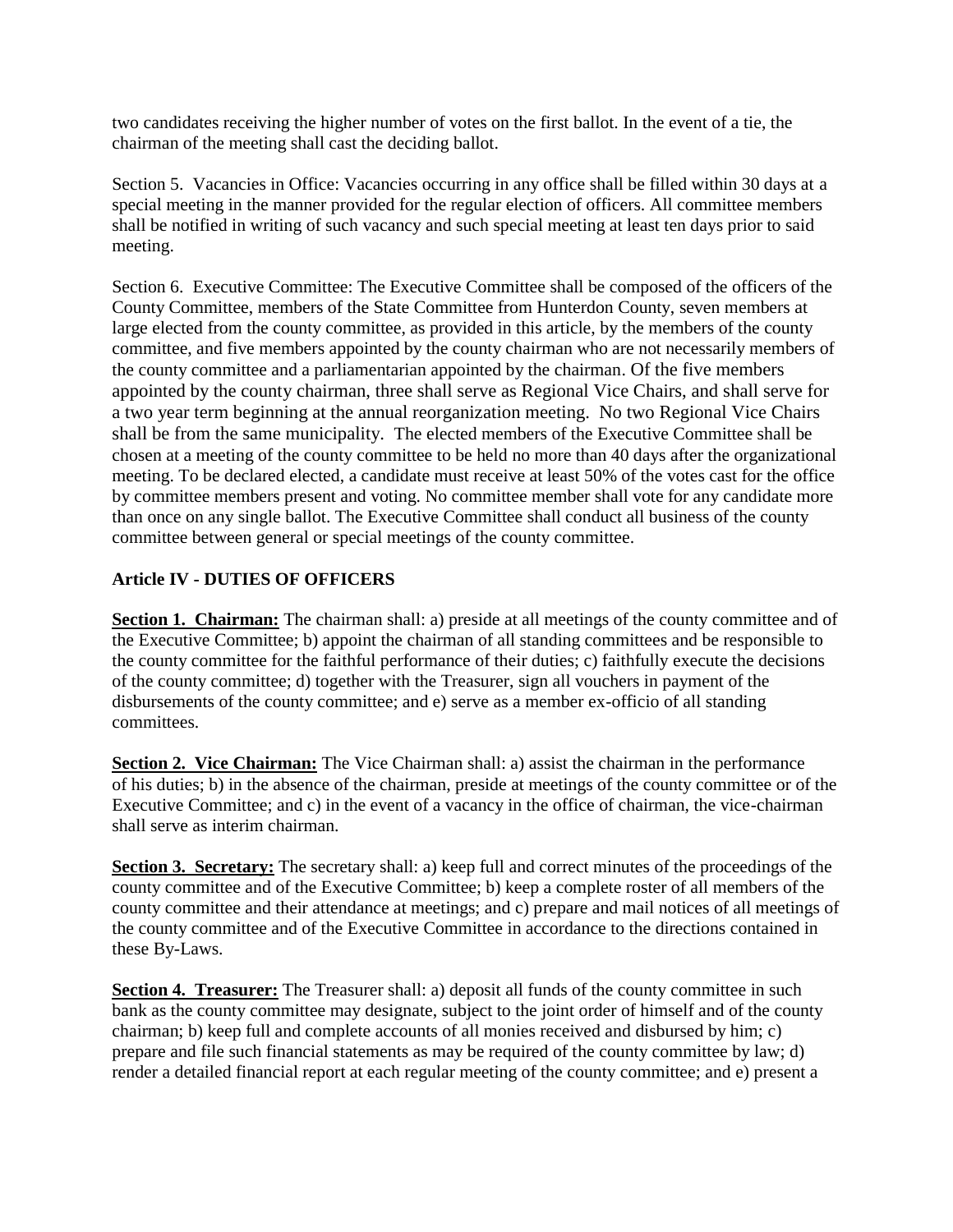full statement of all sources of income and expenditures during his term of office at the beginning of the organizational meeting.

**Section 5. Additional Duties:** In addition to the above enumerated duties, each officer shall perform such other functions as may be required of him by: a) these By-Laws; b) the statutes of the State of New Jersey; c) the rules and procedures of the Democratic State Committee; and d) the County Committee.

# **Article V – COMMITTEES**

**Section 1. Standing Committees:** There shall be the following standing committees to the county committee: a) Committee on Rules and By-Laws; b) Finance Committee; c) Platform and Resolutions Committee; d) Publicity and Public Relations Committee; e) Program Committee; and f) Campaign Committee.

**Section 2. Membership on Committees:** The county chairman shall appoint the chairmen and members of each of the above standing committees within 30 days after the county organizational meeting.

**Section 3. Duties of Committees:** The standing committees shall have the following duties: a) Committee on Rules and By-Laws: consider and report to the county committee on all questions of law, procedure, or proposed amendments to these By-Laws. The chairman shall also act as Parliamentarian at all meetings of the county committee and Executive Committee. b) Finance Committee: responsible for the raising of funds for the county committee. The finance committee shall have the power to audit the books of the county committee. The Treasurer and the President of the C+ I Club shall be full members of this committee. c) Platform and Resolutions Committee: Prepare the Hunterdon County Democratic Platform for all county campaigns for presentation and recommendation to the Hunterdon County Democratic Committee, conducting public hearings when interest warrants. It shall also be responsible for all resolutions subject to the approval of each such resolution by the full county committee. d) Publicity and Public Relations Committee: handle press and public relations for the county committee, assist candidates in publicizing their records and programs, and help local clubs and municipal candidates in developing proper public relations activities upon request. e) Program Committee: shall make recommendations regarding social and fund raising functions to be undertaken by the county committee and handle all details of such functions. f) Campaign Committee: shall co-ordinate and be responsible for the campaigns of all Democratic candidates running on a multi-municipal basis in Hunterdon County or parts thereof. This committee shall also be responsible for all voter registration activities.

**Section 4. Special Committees:** The county chairman from time to time may appoint such special committees, for specific purposes, as he may deem advisable.

**Section 5. Reports of Committees:** All committees shall report at each meeting of the county committee.

## **Article VI - MEETINGS**

**Section 1. Organizational Meeting:** The organizational meeting of the county committee shall be held after the Primary Election, on the date fixed by statute, in the evening of said day, at such time and place as may be designated by the county chairman in the call for the meeting.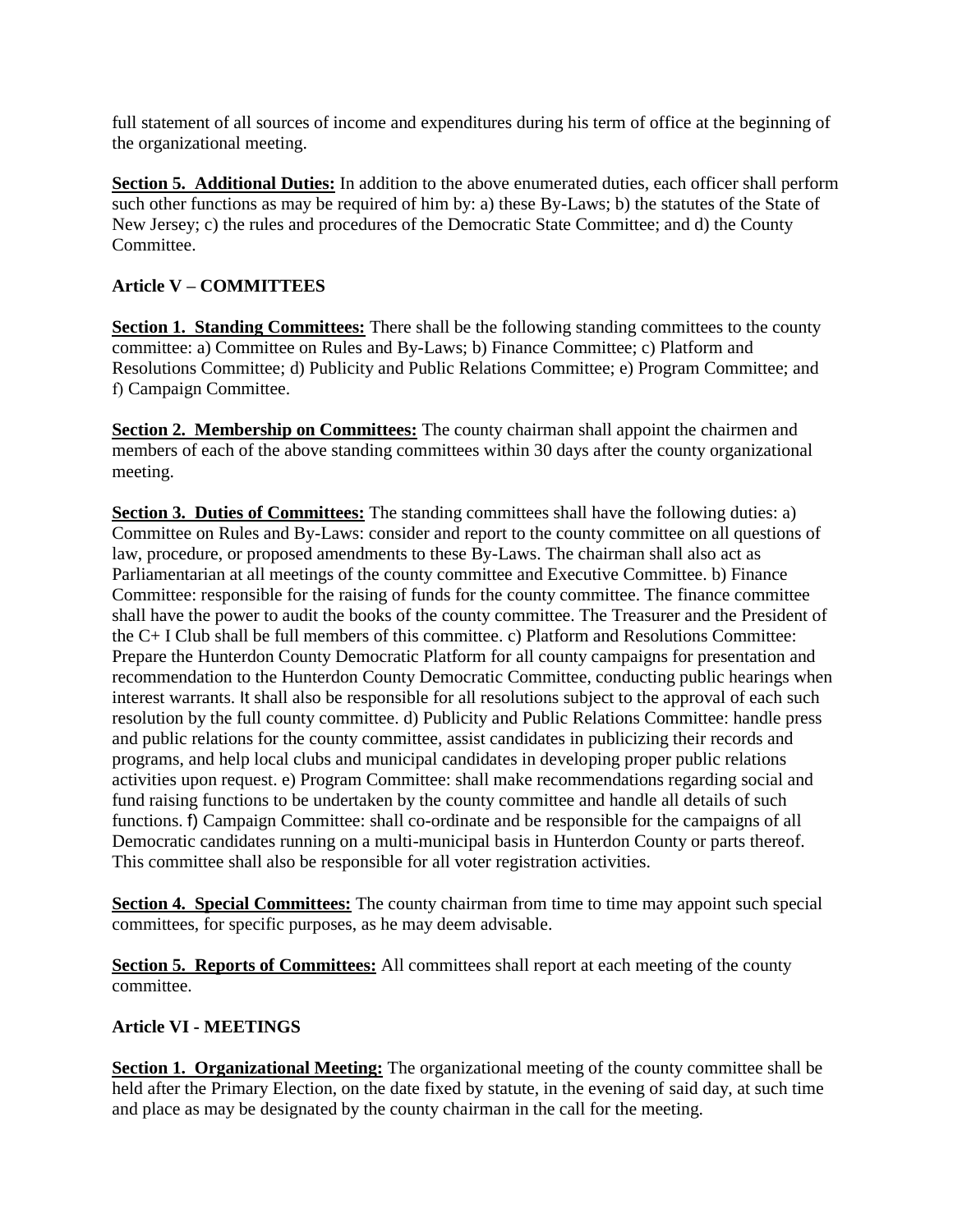**Section 2. Other Regular Meetings:** Three regular meetings, in addition to the organizational meeting, shall be held during each calendar year at the call of the county chairman, at least one every three months, said meetings to be held at such a place as may be designated by the county chairman in the call for the meeting.

**Section 3. Special Meetings:** Special meetings may be held at any time upon the call of the chairman, upon the call of a majority of the Executive Committee, or upon the written request of 20 percent of the elected members of the county committee addressed to the county chairman and the secretary of the county committee.

**Section 4. Quorum:** Twenty percent of the members of the county committee shall constitute a quorum for the transaction of business, except for the organizational meeting.

**Section 5. Voting:** Every elected member of the County Committee shall have the right to vote a single vote on any issue considered at any regular meeting of the County Committee. In the event the chairperson or other officer is not an elected member of the County Committee, he or she shall have the right to vote a single vote on any issue considered at any regular meeting of the County Committee. In the event of a tie vote on any issue presented at any regular meeting of the Committee, the chairperson shall cast the deciding vote to determine the issue.

**Section 6. Notice of Meetings:** Notice of meetings, setting forth the place, date and hour of meeting shall be provided to all members, via electronic or regular mail, as follows: a) Organizational Meeting - as soon as practicable after the Primary Election; b) Other Regular Meetings - at least ten days prior to the date of the meeting; c) Special Meetings - at least five days prior to the date of the meeting, such notice setting forth the subject matter to be considered at this meeting.

**Section 7. Openness:** All meetings of the county committee shall be open to the public, but only members may vote.

**Section 8. Agenda:** The following agenda shall be followed by the chairman at all regular or special meetings of the county committee: 1) Call to order; 2) Salute to the Flag; 3) Roll Call; 4) Minutes of the prior meeting; 5) Financial report; 6) Old Business; 7) Reports of standing committees; 8) New Business.

#### **Article VII - AMENDMENTS TO BY-LAWS**

**Section 1. Submission of Amendments:** Any proposed amendment to these By-laws shall be in writing and shall be submitted to the county chairman and secretary.

**Section 2. Referral to Committee:** The county chairman, upon receipt of such proposed amendment, shall submit it to the committee on Rules and By-Laws for study and recommendation to the next meeting of the county committee unless such amendment has been recommended by this committee.

**Section 3. Adoption:** An amendment shall be adopted by a two-thirds vote of the county committee present and voting at the meeting at which said amendment is considered. The text of the proposed amendment to the By-Laws shall be sent to each member of the county committee at least 10 days